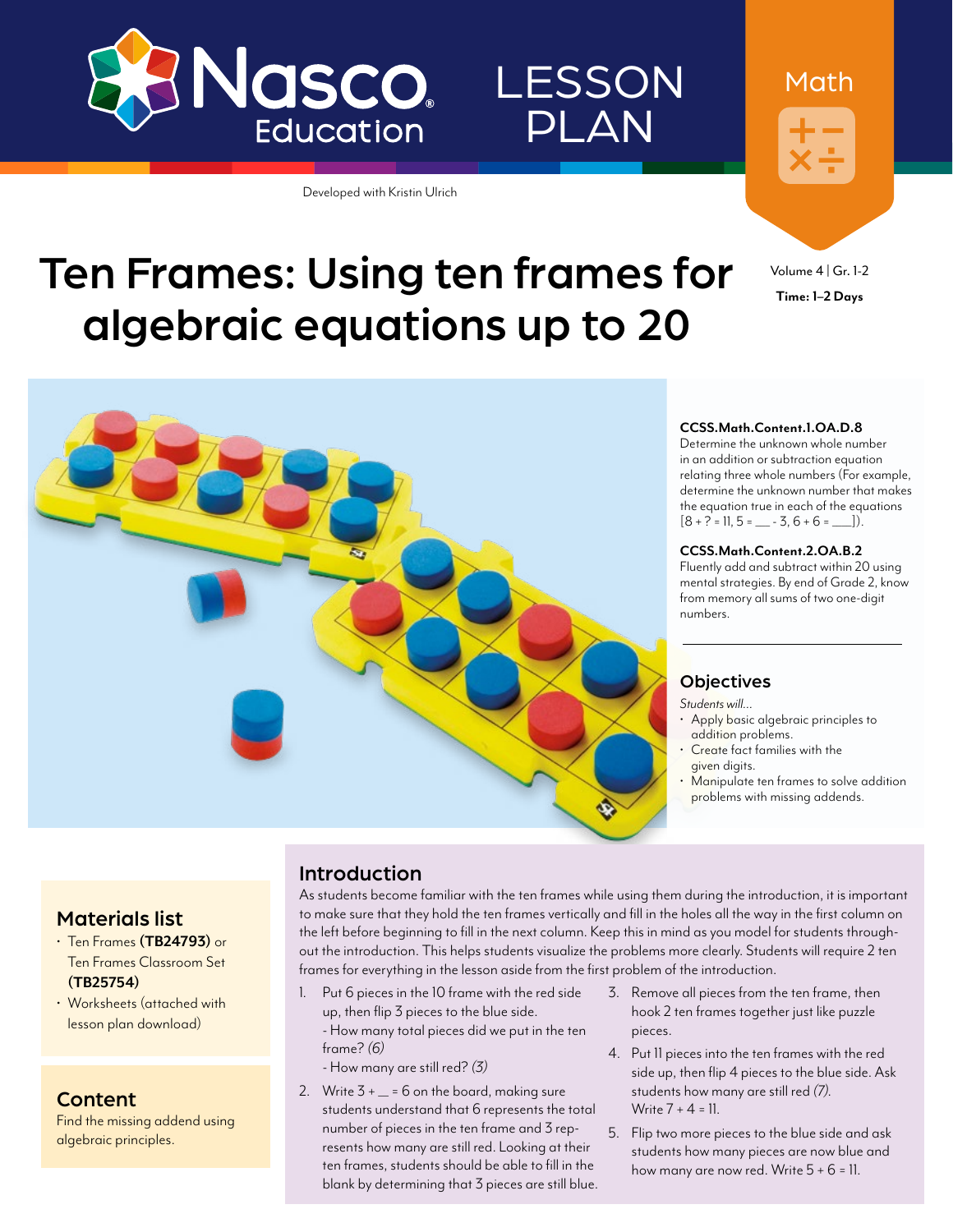## Activity 1 (Day 1)

- 1. The problems in this activity will be recorded on problems 1 and 2 on Worksheet #1. This way, students will have a reference when they work independently. Have each student follow these directions as you model them on your own set of ten frames.
- 2. Put 15 pieces with the red side up into the ten frames, making sure that the three columns on the left are filled and the final column is empty, then have students look at the first problem on the worksheet and determine which number was just added to the ten frames (the answer). Flip 9 pieces to the blue side, making sure students understand this is done because the problem says so. Students should now be able to see how many red pieces are left and be able to fill in the missing number in the problem. Point out to students that, yes, they did work a bit backwards here by starting with the answer and using one of the addends to figure out the missing number.
- 3. Remind students that fact families always use the same three numbers before working on the fact family containing 6, 9, and 15. Point out that they already know the first fact in this fact family *(6 + 9 = 15)*, and that the second fact is also an addition problem that is obtained by flipping the first 2 numbers and leaving the 15 alone *(9 + 6 = 15)*.
- 4. Now it's time to come up with the two subtraction problems in the fact family. Tell students that with subtraction, they always have to put the greatest number at the beginning, and ask them what that number is in this family *(15)*. By choosing one of the other two numbers to put in the second spot, they can come up with one of the two remaining fact families, then by switching those numbers around, they can determine the final fact family *(15 - 9 = 6 and 15 - 6 = 9)*.
- 5. For problem 2 on Worksheet #1, remind students that they are working backwards with the problem. Put 16 pieces on the ten frames with the red side up, then flip 7 pieces to the blue side. They should be able to see that 9 red pieces remain and fill in the missing number in the problem.
- 6. Guide students in coming up with the other three problems for the fact family of 7, 9, and 16 *(7 + 9 = 16, 16 - 7 = 9, and 16 - 9 = 7)*.



Students should work on problem 3 independently. Before allowing them to move on, ask them the questions listed in the Check for Understanding I section below. If they can answer those questions, have them work on problems 4-5 independently. If not, model again for problem 4 using the same line of questioning as you work through it, then have them work on problem 5 independently.

#### **Check for Understanding 1**

- 1. How many pieces did you start with on the red side? *(12)*
- 2. How did you know to put 12 pieces? *(We work backwards and 12 is the last number in the problem.)*
- 3. How many of the red pieces did you flip to blue? *(8)*
- 4. How did you know to flip 8 pieces? *(That was the other number given in the problem.)*
- 5. What number did you fill in as your missing addend? *(4)*
- 6. How did you know to use 4? *(After I flipped 8 of my pieces to blue, I had 4 left that were red.)*
- 7. What was the first problem in your fact family? *(4 + 8 = 12)*
- 8. What was the other addition problem in your fact family? *(8 + 4 = 12)*
- 9. What number did you put first in your two subtraction problems? *(12)*
- 10. How did you know? *(12 was the largest of all my numbers.)*
- 11. What was one of the subtraction problems you created? *(12 - 8 = 4 or 12 - 4 = 8)*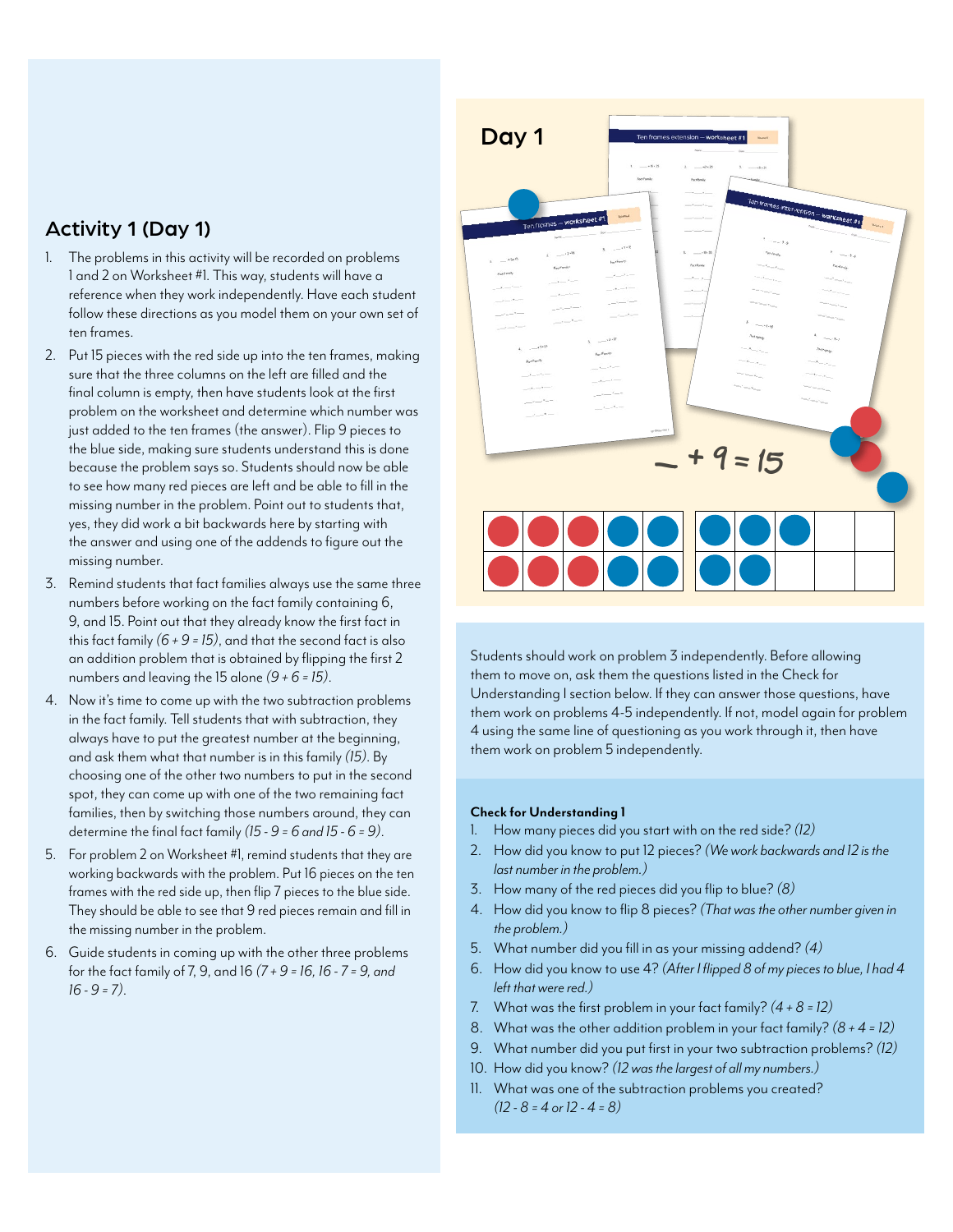## Activity 2: Word problems (Day 2)

As with Activity I, you will model and work through problems 1 and 2 from Worksheet #2 with students.

- 1. Examine the first word problem: *Henry needs 14 cups for his birthday party next week. Henry already has 6 cups. How many more cups does Henry need for the party?*
- 2. What does the problem tell us? *(That Henry needs a total of 14 cups, and that he already has 6 of those 14 cups.)* That means we know our answer number, which is 14. Have students fill that number in. We also know our second addend, which is 6. Remind students that we work from the end of the problem to the beginning. We know that \_\_\_ + 6 = 14. **It's important that students understand that these problems are done in exactly the same fashion as the problems from Activity I. We're working from the end of the problem to the front every single time.**
- 3. The number we start with is 14, which means we need 14 red pieces put in our ten frames. Remind students to start on the left of their ten frames while filling them in, and check to make sure the first two columns are completely filled in and the third column has 4 red pieces.
- 4. We know that Henry already has 6 cups, so 6 pieces need to be flipped to the blue side. Students should then be able to determine that 8 pieces are still red and use that number to fill in the missing addend. They will also be able to answer the question, "How many cups does Henry still need?" *(8 cups)*
- 5. Make sure that students understand that they did this problem exactly the same way they did the problems in Activity I. They worked from the end of the problem to the start. The first number in the problem is the answer. The second number in the problem is the addend. They're trying to find the first addend at the beginning of the problem.
- 6. Examine the second word problem: *Brianna needs to earn 11 stickers to get a pick from her teacher's treasure box. She's already earned 4 stickers. How many more stickers does Brianna need to earn?*
- 7. What does the problem tell us? *(That Brianna needs 11 stickers, and that she's already earned 4 of those stickers.)* We need to figure out how many more she needs.
- 8. Remember the first number, 11, is our final answer. The other number, 4, is our second addend. That means we know \_\_\_\_ + 4 = 11.
- 9. Start with the 11 and put that many red pieces on the ten frame boards, remembering to fill from the left to right. Based on the problem, students should know that they need to flip 4 red pieces to blue. After doing this, they can see that 7 pieces are still red, meaning the missing addend in the equation is 7. They should fill the missing number into the equation. They will also be able to answer the question, "How many more stickers does Brianna need to earn?" *(7 stickers)*



Have students work on problem 3 independently. Before allowing them to move on, ask them the questions listed in the Check for Understanding 2 section below. If they can answer those questions, have them work on problems 4-5 independently. If not, model again for problem 4 using the same line of questioning as you work through it, then have them work on problem 5 independently.

#### **Check for Understanding 2**

- 1. How many pieces did you start with on the red side? *(18)*
- 2. How did you know to put 18 pieces? *(The first number in a word problem is always the last number in our equation. We always work backwards.)*
- 3. How many of the red pieces did you flip to blue? *(12)*
- 4. How did you know to flip 12 pieces? *(The word problem told us that he already has 12 cards.)*
- 5. What number did you fill in as your missing addend? *(6)*
- 6. How did you know to use 6? *(After I flipped 12 pieces to blue, I had 6 that were still red.)*

## Intervention

- Students can work on problems with missing addends up to 10.
- All problems could be done in a whole group setting.
- The Intervention Worksheets could be done before the traditional worksheets. If doing this, keep in mind that Intervention Worksheet #1 is designed to accompany Activity I and that Intervention Worksheet #2 is designed to accompany Activity II.

## Extension

- Students can work on problems with missing addends up to a higher number, like 30, 40, or 50.
- Students can create their own real world problems that replicate those that have been practiced during the lesson.
- Students can use ten frames to solve a variety of subtraction problems.
- Extension Worksheets have also been provided for further practice. Extension Worksheet #1 has been designed to accompany Activity I, and Extension Worksheet #2 has been designed to accompany Activity II.



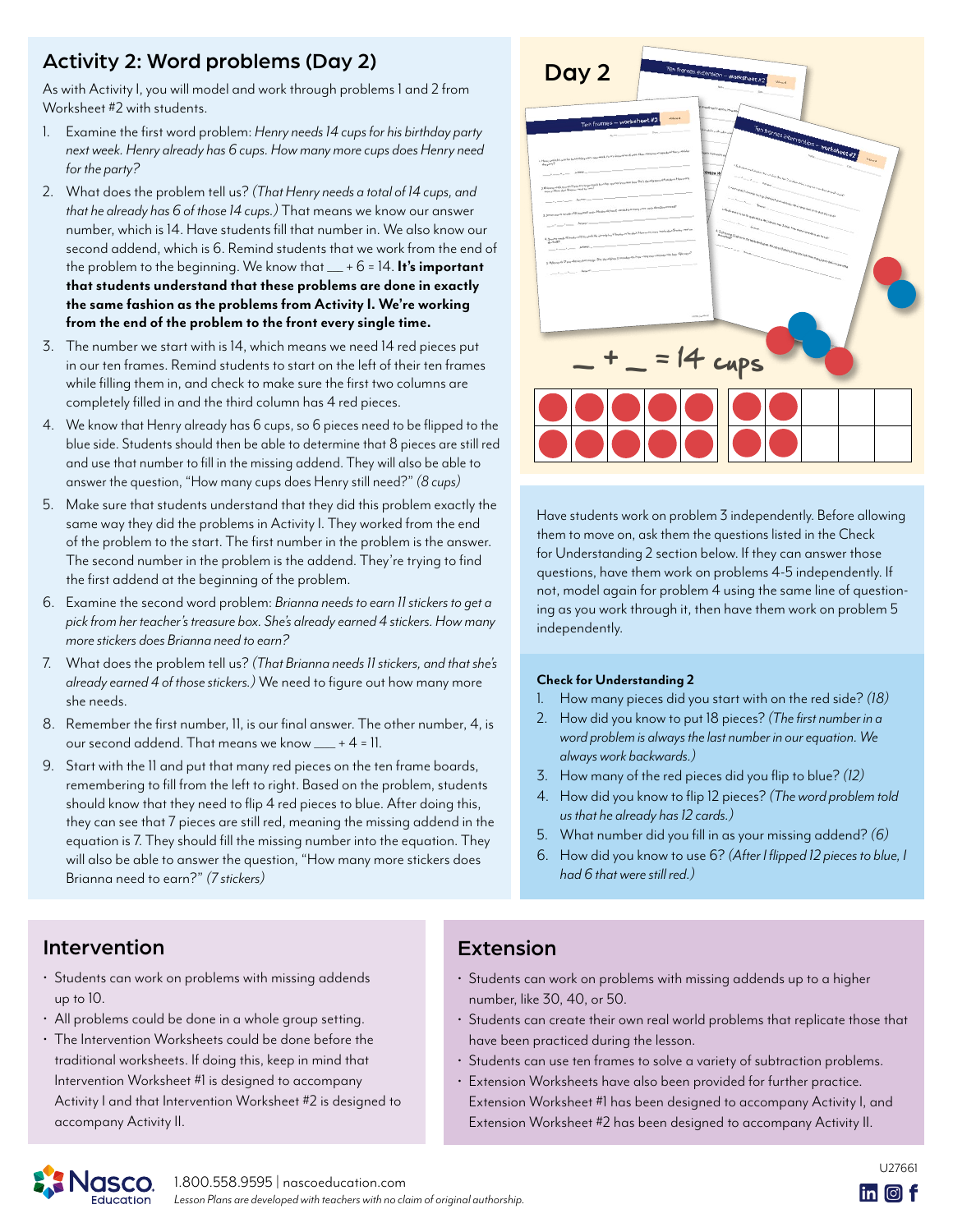## Ten frames - worksheet #1

Volume 4

| $\mathbf{1}$ .<br>$- 15$                                                                                                                                                                                                                                                                                                                                                                     | 2. $-+7=16$                                                   | $3. \qquad \qquad +8 = 12$                                                                                                                                                                                                                                                                                                                                                                                                      |
|----------------------------------------------------------------------------------------------------------------------------------------------------------------------------------------------------------------------------------------------------------------------------------------------------------------------------------------------------------------------------------------------|---------------------------------------------------------------|---------------------------------------------------------------------------------------------------------------------------------------------------------------------------------------------------------------------------------------------------------------------------------------------------------------------------------------------------------------------------------------------------------------------------------|
| Fact Family:                                                                                                                                                                                                                                                                                                                                                                                 | Fact Family:                                                  | Fact Family:                                                                                                                                                                                                                                                                                                                                                                                                                    |
| $\frac{1}{1}$ + $\frac{1}{1}$ = $\frac{1}{1}$                                                                                                                                                                                                                                                                                                                                                |                                                               |                                                                                                                                                                                                                                                                                                                                                                                                                                 |
| _____+______=_____                                                                                                                                                                                                                                                                                                                                                                           | $\frac{1}{2}$ + $\frac{1}{2}$ + $\frac{1}{2}$ + $\frac{1}{2}$ | _____+_____= ____                                                                                                                                                                                                                                                                                                                                                                                                               |
| — ______ = ______                                                                                                                                                                                                                                                                                                                                                                            | ___________________ = ________                                | __________________ = _________                                                                                                                                                                                                                                                                                                                                                                                                  |
| __ - __ __<br>$=$ _____                                                                                                                                                                                                                                                                                                                                                                      |                                                               | <u> - _ _ _</u> = ____                                                                                                                                                                                                                                                                                                                                                                                                          |
| 4. $-+5=13$                                                                                                                                                                                                                                                                                                                                                                                  |                                                               | $5. \qquad \qquad +8=17$                                                                                                                                                                                                                                                                                                                                                                                                        |
| Fact Family:                                                                                                                                                                                                                                                                                                                                                                                 |                                                               | Fact Family:                                                                                                                                                                                                                                                                                                                                                                                                                    |
| ______+ ______ = ______                                                                                                                                                                                                                                                                                                                                                                      |                                                               | $+$ $      -$                                                                                                                                                                                                                                                                                                                                                                                                                   |
| $\frac{1}{\sqrt{2}}$ + $\frac{1}{\sqrt{2}}$ = $\frac{1}{\sqrt{2}}$                                                                                                                                                                                                                                                                                                                           |                                                               | $\frac{1}{\sqrt{1-\frac{1}{2}}}\frac{1}{\sqrt{1-\frac{1}{2}}}\frac{1}{\sqrt{1-\frac{1}{2}}}\frac{1}{\sqrt{1-\frac{1}{2}}}\frac{1}{\sqrt{1-\frac{1}{2}}}\frac{1}{\sqrt{1-\frac{1}{2}}}\frac{1}{\sqrt{1-\frac{1}{2}}}\frac{1}{\sqrt{1-\frac{1}{2}}}\frac{1}{\sqrt{1-\frac{1}{2}}}\frac{1}{\sqrt{1-\frac{1}{2}}}\frac{1}{\sqrt{1-\frac{1}{2}}}\frac{1}{\sqrt{1-\frac{1}{2}}}\frac{1}{\sqrt{1-\frac{1}{2}}}\frac{1}{\sqrt{1-\frac{$ |
| $\frac{1}{1} \frac{1}{1} \frac{1}{1} \frac{1}{1} \frac{1}{1} \frac{1}{1} \frac{1}{1} \frac{1}{1} \frac{1}{1} \frac{1}{1} \frac{1}{1} \frac{1}{1} \frac{1}{1} \frac{1}{1} \frac{1}{1} \frac{1}{1} \frac{1}{1} \frac{1}{1} \frac{1}{1} \frac{1}{1} \frac{1}{1} \frac{1}{1} \frac{1}{1} \frac{1}{1} \frac{1}{1} \frac{1}{1} \frac{1}{1} \frac{1}{1} \frac{1}{1} \frac{1}{1} \frac{1}{1} \frac{$ |                                                               | $\frac{1}{1} \frac{1}{1} \frac{1}{1} \frac{1}{1} \frac{1}{1} \frac{1}{1} \frac{1}{1} \frac{1}{1} \frac{1}{1} \frac{1}{1} \frac{1}{1} \frac{1}{1} \frac{1}{1} \frac{1}{1} \frac{1}{1} \frac{1}{1} \frac{1}{1} \frac{1}{1} \frac{1}{1} \frac{1}{1} \frac{1}{1} \frac{1}{1} \frac{1}{1} \frac{1}{1} \frac{1}{1} \frac{1}{1} \frac{1}{1} \frac{1}{1} \frac{1}{1} \frac{1}{1} \frac{1}{1} \frac{$                                    |
|                                                                                                                                                                                                                                                                                                                                                                                              |                                                               | $\frac{1}{1-\frac{1}{1-\frac{1}{1-\frac{1}{1-\frac{1}{1-\frac{1}{1-\frac{1}{1-\frac{1}{1-\frac{1}{1-\frac{1}{1-\frac{1}{1-\frac{1}{1-\frac{1}{1-\frac{1}{1-\frac{1}{1-\frac{1}{1-\frac{1}{1-\frac{1}{1-\frac{1}{1-\frac{1}{1-\frac{1}{1-\frac{1}{1-\frac{1}{1-\frac{1}{1-\frac{1}{1-\frac{1}{1-\frac{1}{1-\frac{1}{1-\frac{1}{1-\frac{1}{1-\frac{1}{1-\frac{1}{1-\frac{1}{1-\frac{1}{1-\frac{1}{1-\frac{1}{1-\frac{1$           |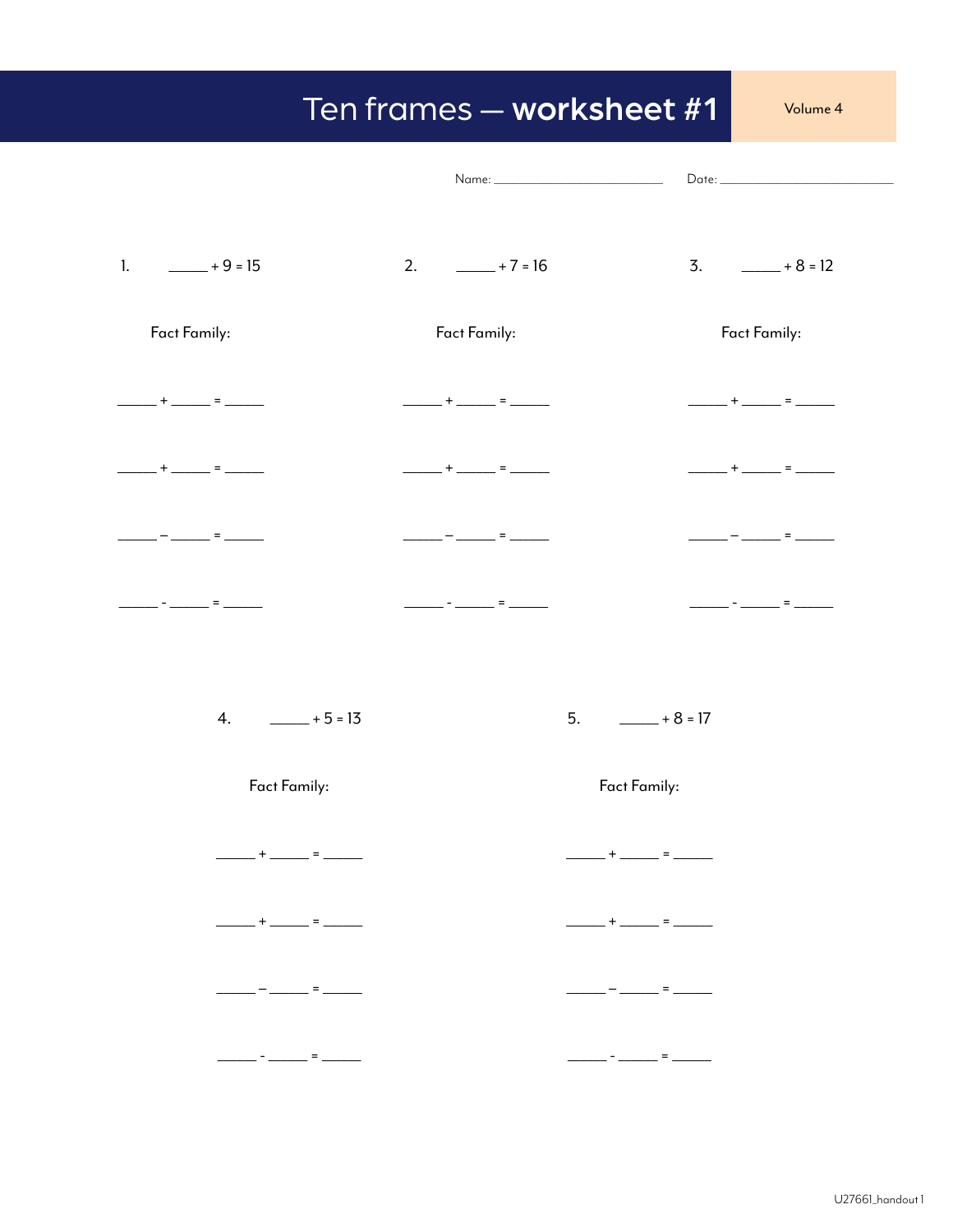## Ten frames — worksheet #2

Name: \_\_\_\_\_\_\_\_\_\_\_\_\_\_\_\_\_\_\_\_\_\_\_\_\_\_\_\_\_\_\_\_\_\_\_ Date: \_\_\_\_\_\_\_\_\_\_\_\_\_\_\_\_\_\_\_\_\_\_\_\_\_\_\_\_\_\_\_\_\_\_\_\_

1. Henry needs 14 cups for his birthday party next week. Henry already has 6 cups. How many more cups does Henry need for the party?

|            | 2. Brianna needs to earn 11 stickers to get a pick from her teacher's treasure box. She's already earned 4 stickers. How many<br>more stickers does Brianna need to earn? |
|------------|---------------------------------------------------------------------------------------------------------------------------------------------------------------------------|
|            |                                                                                                                                                                           |
|            | 3. Simon wants to collect 18 baseball cards. He already has 12 cards. How many more cards does Simon need?                                                                |
|            |                                                                                                                                                                           |
| the shelf? | 4. Stanley needs 19 books to fill his shelf. He already has 11 books on the shelf. How many more books does Stanley need on                                               |
|            |                                                                                                                                                                           |
|            | 5. Kylie needs 17 strawberries for a recipe. She already has 5 strawberries. How many more strawberries does Kylie need?                                                  |

\_\_\_\_\_\_ + \_\_\_\_\_\_ = \_\_\_\_\_\_ Answer: \_\_\_\_\_\_\_\_\_\_\_\_\_\_\_\_\_\_\_\_\_\_\_\_\_\_\_\_\_\_\_\_\_\_\_\_\_\_\_\_\_\_\_\_\_\_\_\_\_\_\_\_\_\_\_\_\_\_\_\_\_\_\_\_\_\_\_\_\_\_\_\_\_\_\_\_\_\_\_\_\_\_\_\_\_\_\_\_\_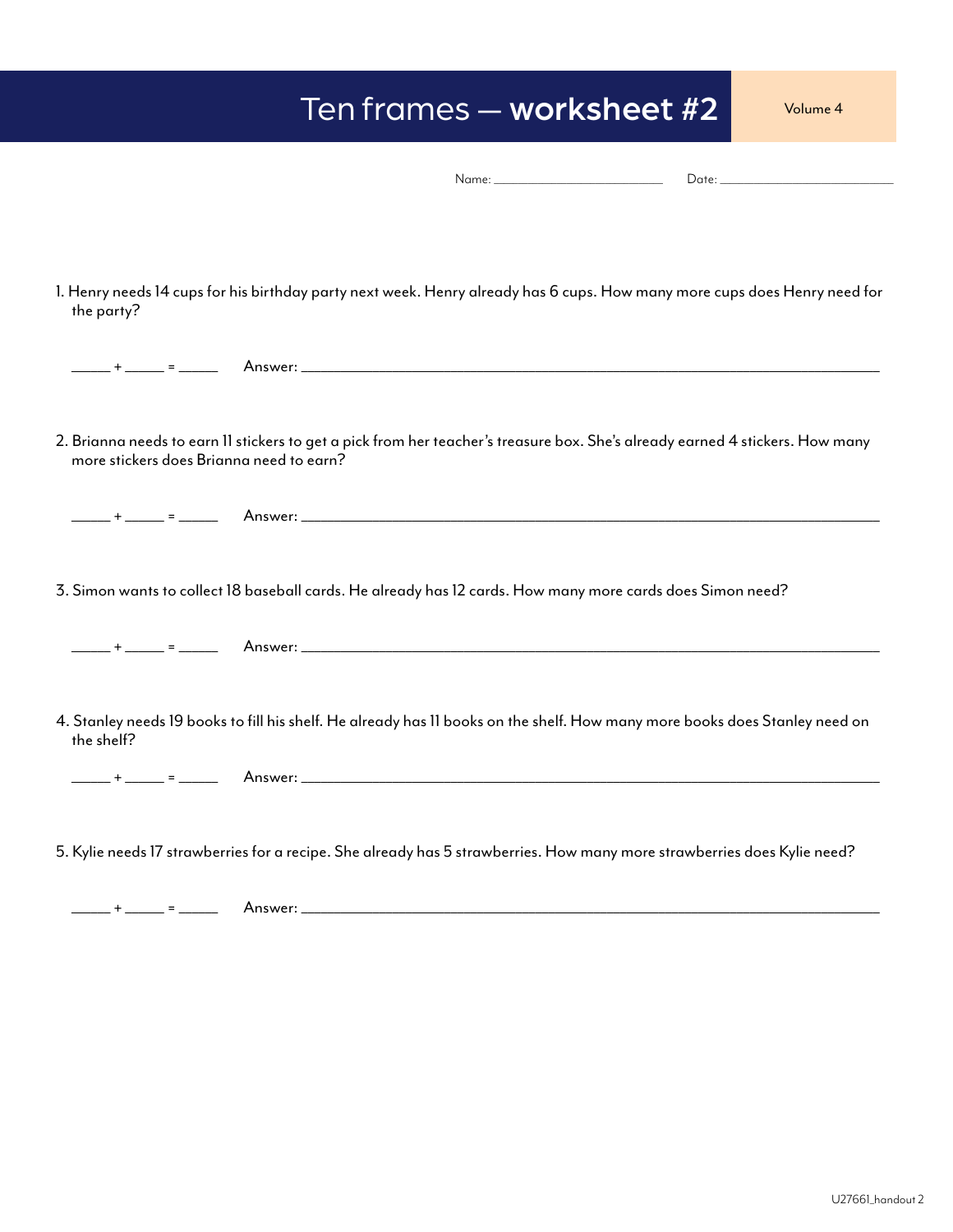## Ten frames extension - worksheet #1

Volume 4

|                         |                                                                                                                                                                                                                                                                                                                                                                                                                       | $\text{Date:}\_\_$         |
|-------------------------|-----------------------------------------------------------------------------------------------------------------------------------------------------------------------------------------------------------------------------------------------------------------------------------------------------------------------------------------------------------------------------------------------------------------------|----------------------------|
|                         |                                                                                                                                                                                                                                                                                                                                                                                                                       |                            |
| 1. _______ + 16 = 25    | 2. $-+12=23$                                                                                                                                                                                                                                                                                                                                                                                                          | $3. \qquad \qquad +8 = 21$ |
| Fact Family:            | Fact Family:                                                                                                                                                                                                                                                                                                                                                                                                          | Fact Family:               |
| ______ + ______ = _____ | $\frac{1}{1}$ + $\frac{1}{1}$ = $\frac{1}{1}$                                                                                                                                                                                                                                                                                                                                                                         | ______+ _____ = _____      |
| _____+ ______ = ______  | _____+_____= ____                                                                                                                                                                                                                                                                                                                                                                                                     | ______+ _____ = _____      |
| - ______ = ______       | . — ________ = ________                                                                                                                                                                                                                                                                                                                                                                                               | — _______ = _______        |
|                         |                                                                                                                                                                                                                                                                                                                                                                                                                       | . – <u>.</u> = <u>.</u>    |
|                         |                                                                                                                                                                                                                                                                                                                                                                                                                       |                            |
|                         | $5. \qquad \underline{\qquad} + 19 = 35$                                                                                                                                                                                                                                                                                                                                                                              | 6.<br>$-+23=37$            |
| Fact Family:            | Fact Family:                                                                                                                                                                                                                                                                                                                                                                                                          | Fact Family:               |
| ______+_____=_          |                                                                                                                                                                                                                                                                                                                                                                                                                       | <u>+_____</u> = _____      |
|                         | $\frac{1}{1-\frac{1}{1-\frac{1}{1-\frac{1}{1-\frac{1}{1-\frac{1}{1-\frac{1}{1-\frac{1}{1-\frac{1}{1-\frac{1}{1-\frac{1}{1-\frac{1}{1-\frac{1}{1-\frac{1}{1-\frac{1}{1-\frac{1}{1-\frac{1}{1-\frac{1}{1-\frac{1}{1-\frac{1}{1-\frac{1}{1-\frac{1}{1-\frac{1}{1-\frac{1}{1-\frac{1}{1-\frac{1}{1-\frac{1}{1-\frac{1}{1-\frac{1}{1-\frac{1}{1-\frac{1}{1-\frac{1}{1-\frac{1}{1-\frac{1}{1-\frac{1}{1-\frac{1}{1-\frac{1$ |                            |
|                         | $\frac{1}{\sqrt{2\pi}}\left[\frac{1}{\sqrt{2\pi}}\frac{1}{\sqrt{2\pi}}\frac{1}{\sqrt{2\pi}}\frac{1}{\sqrt{2\pi}}\frac{1}{\sqrt{2\pi}}\frac{1}{\sqrt{2\pi}}\frac{1}{\sqrt{2\pi}}\frac{1}{\sqrt{2\pi}}\frac{1}{\sqrt{2\pi}}\frac{1}{\sqrt{2\pi}}\frac{1}{\sqrt{2\pi}}\frac{1}{\sqrt{2\pi}}\frac{1}{\sqrt{2\pi}}\frac{1}{\sqrt{2\pi}}\frac{1}{\sqrt{2\pi}}\frac{1}{\sqrt{2\pi}}\frac{1}{\sqrt{2\pi}}\frac$               |                            |
|                         | <u> Alexandria de la contrada de la contrada de la contrada de la contrada de la contrada de la contrada de la co</u>                                                                                                                                                                                                                                                                                                 |                            |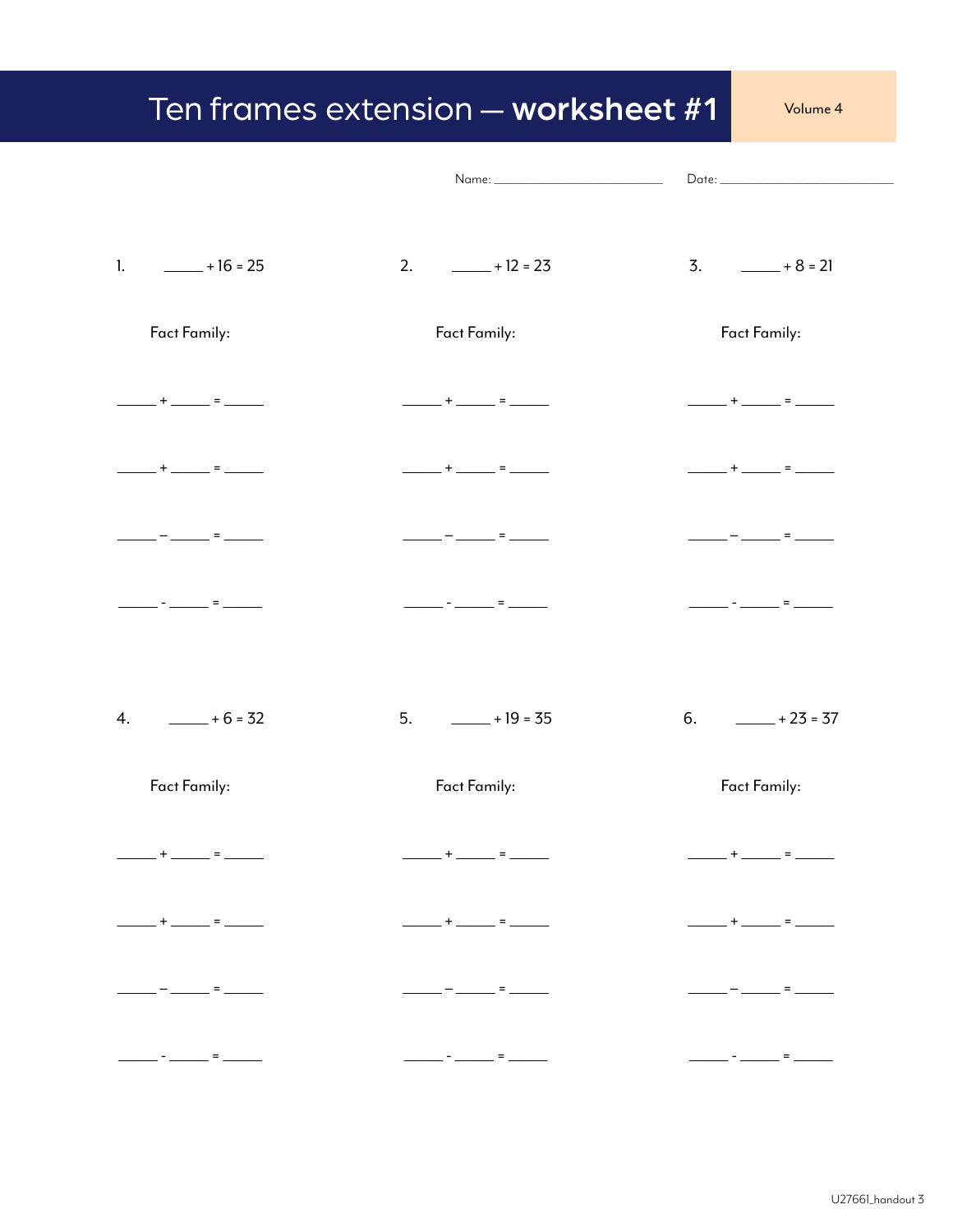| Ten frames extension - worksheet #2                                                                                                                                                                                                         | Volume 4 |
|---------------------------------------------------------------------------------------------------------------------------------------------------------------------------------------------------------------------------------------------|----------|
|                                                                                                                                                                                                                                             |          |
|                                                                                                                                                                                                                                             |          |
| 1. Mrs. Hayes needs 26 pencils for her class. She already has 17 pencils. How many more pencils does Mrs. Hayes need?                                                                                                                       |          |
|                                                                                                                                                                                                                                             |          |
| 2. Fred has 34 people coming to his party. 13 of his friends have already arrived. How many more friends are on their way?                                                                                                                  |          |
|                                                                                                                                                                                                                                             |          |
| 3. Gloria needs 22 envelopes. She already has 14 envelopes. How many more does she need?                                                                                                                                                    |          |
|                                                                                                                                                                                                                                             |          |
| <b>Student Self-Created Word Problems</b>                                                                                                                                                                                                   |          |
|                                                                                                                                                                                                                                             |          |
| Answer: And the contract of the contract of the contract of the contract of the contract of the contract of the contract of the contract of the contract of the contract of the contract of the contract of the contract of th<br>$+$ $  -$ |          |
| 2. $\qquad \qquad$                                                                                                                                                                                                                          |          |
|                                                                                                                                                                                                                                             |          |
| _______+ ______ = ______                                                                                                                                                                                                                    |          |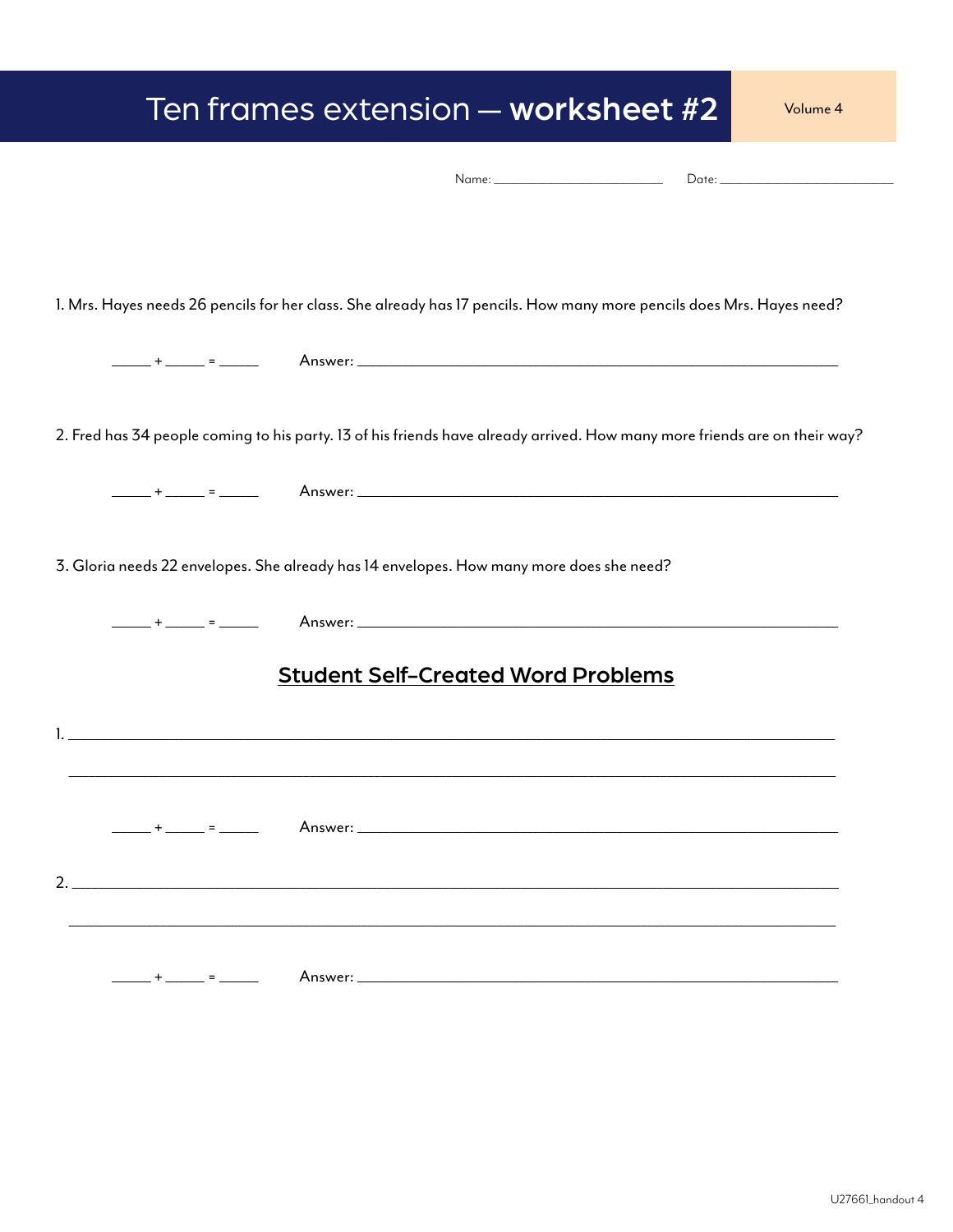## Ten frames intervention - worksheet #1 Volume 4 Name:  $Date:$ 1.  $- 3 = 9$ 2.  $-+5=8$ Fact Family: Fact Family:  $\frac{1}{1}$  +  $\frac{1}{1}$  =  $\frac{1}{1}$  $-$  +  $-$  =  $-+$   $-$  +  $-$  =  $-$  –  $-$  –  $-$  –  $-$  –  $-$  –  $-$  –  $-$  –  $-$  –  $-$  –  $-$  –  $-$  –  $-$  –  $-$  –  $-$  –  $-$  –  $-$  –  $-$  –  $-$  –  $-$  –  $-$  –  $-$  –  $-$  –  $-$  –  $-$  –  $-$  –  $-$  –  $-$  –  $-$  –  $-$  –  $-$  –  $-$  –  $-$  –  $-$  –  $-$  –  $-$  –  $-$  –  $-$  – \_\_\_\_ - \_\_\_\_\_\_ = \_\_\_\_\_\_ \_\_\_\_\_\_\_\_\_ = \_\_\_\_\_  $3. \t 2 = 10$ 4.  $- 3 = 7$ Fact Family: Fact Family:  $-$  +  $-$  =  $+$   $+$   $-$ + $-$  = $-$

\_\_-<sub>\_\_\_</sub>=\_\_\_

 $-$  -  $-$  -  $-$  -  $-$